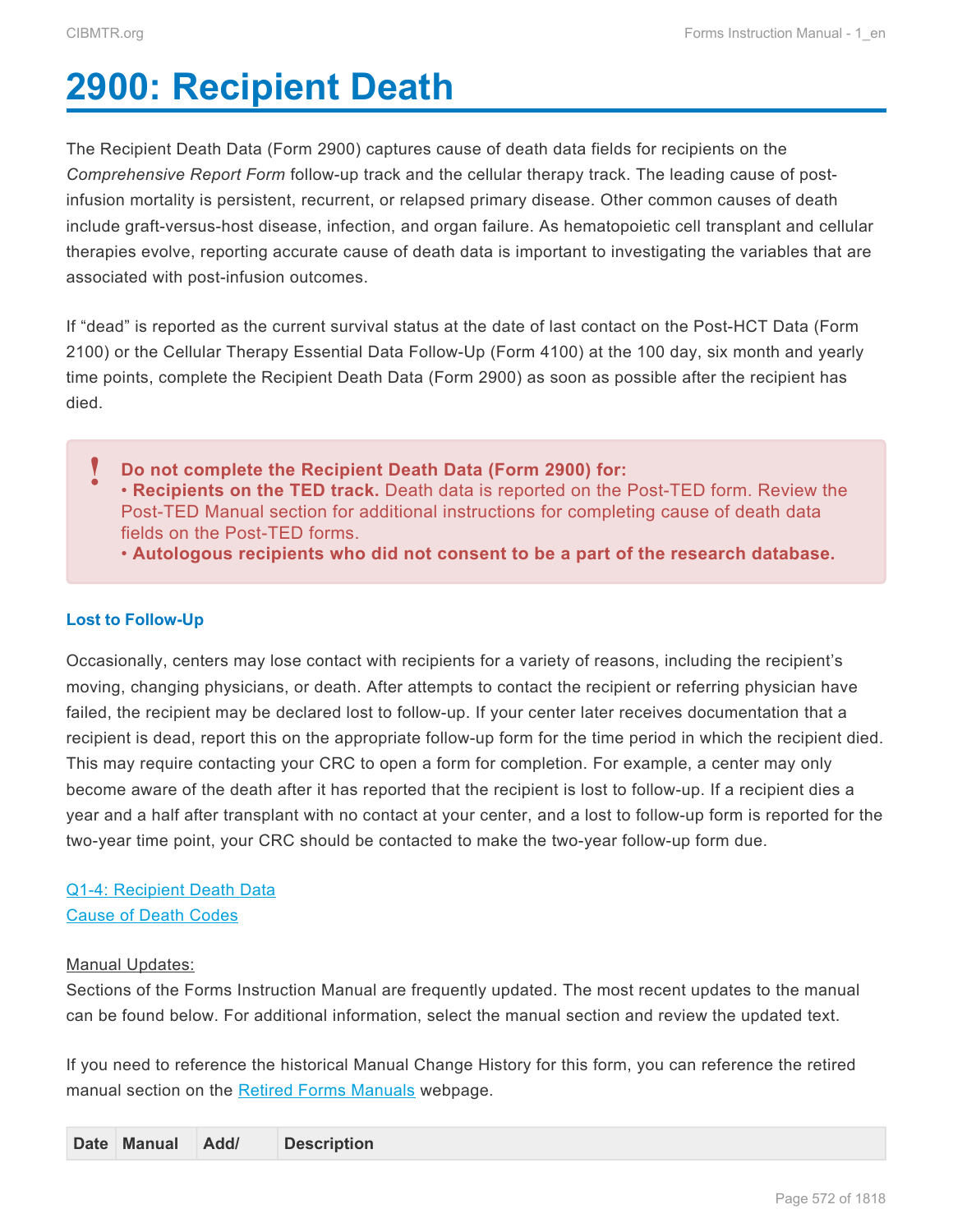|               | <b>Section</b>                            | Remove/<br><b>Modify</b> |                                                                                                                                                                                                                                                                                            |
|---------------|-------------------------------------------|--------------------------|--------------------------------------------------------------------------------------------------------------------------------------------------------------------------------------------------------------------------------------------------------------------------------------------|
| 3/9/<br>2021  | 2900:<br>Recipient Add<br>Death           |                          | Primary Cause of Death blue note box added above question 4: <b>Primary Cause</b><br>of Death: Report the primary cause of death based on the physician's<br>determination. If the cause of death is unclear, seek physician clarification to<br>determine the appropriate cause of death/ |
| 1/25/<br>2019 | 2900:<br><b>Recipient</b><br><b>Death</b> | Modify                   | Version 3 of the 2900: Recipient Death section of the Forms Instructions Manual<br>released. Version 3 corresponds to revision 4 of the Form 2900.                                                                                                                                         |

*Last modified: Mar 09, 2021*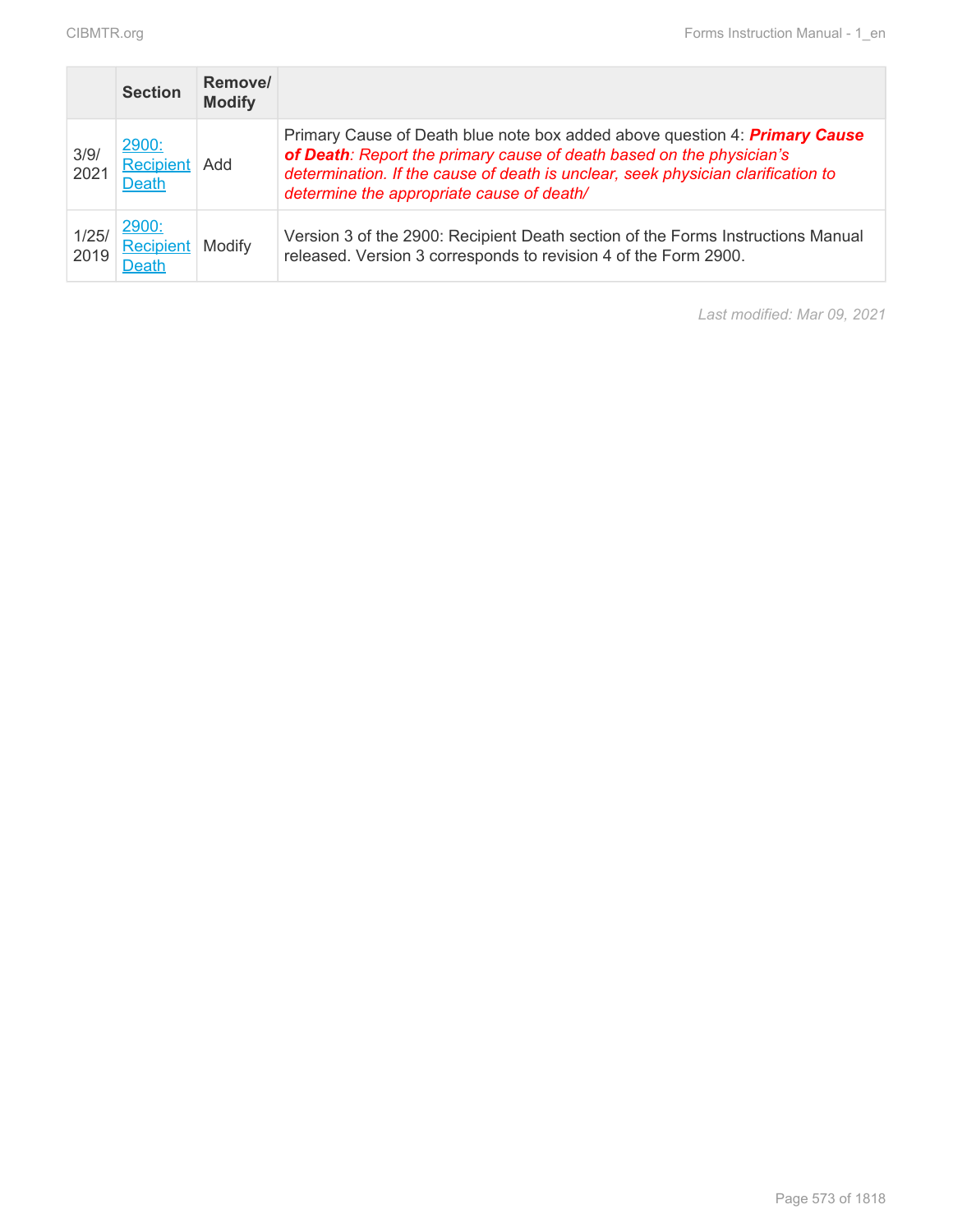# <span id="page-2-0"></span>**Q1-4: Recipient Death Data**

#### **Question 1: Date of Death:**

Report the date the recipient died. Confirm that the date matches the last date of actual contact reported on the Form 2100 or Form 4100.

If the death occurred at an outside location and records of death are not available, the dictated date of death within a physician note may be reported. If the progress notes detailing the circumstances of death are available, request these records. These records are useful for completing required follow-up data fields on the Form 2100 or Form 4100 and the cause of death data fields on this form.

**If the exact date of death is not known, use the process described for reporting partial or unknown dates in General Instructions, Guidelines for Completing Forms.**

#### **Question 2: Was cause of death confirmed by autopsy?**

Indicate if the cause of death was confirmed by autopsy.

- If "yes," continue with question 3.
- If "autopsy pending," continue with question 4. Report the cause of death as determined by a physician. A second Form 2900 will become due six months from the date of death to report any additional cause of death information found during autopsy. All pertinent causes of death should be reported on the second Form 2900.
- If "no," continue with question 4.
- If "unknown," continue with question 4.

#### **Question 3: Is an autopsy report attached?**

Indicate if a copy of the autopsy report is attached. Use the "Add Attachment" feature to attach a copy of the autopsy report in FormsNet. Attaching a copy of the report may prevent additional queries.

**Primary Cause of Death \*** Report the primary cause of death based on the physician's determination. If the cause of death is unclear, seek physician clarification to determine the appropriate cause of death.

#### **Questions 4-5: Primary cause of death:**

Report the underlying cause of death. According to the Centers for Disease Control and Prevention, National Center for Health Statistics, the underlying cause of death is "the disease or injury that initiated the chain of events that led directly or inevitably to death."

Report only one primary cause of death. Options which require additional specification include **"Other**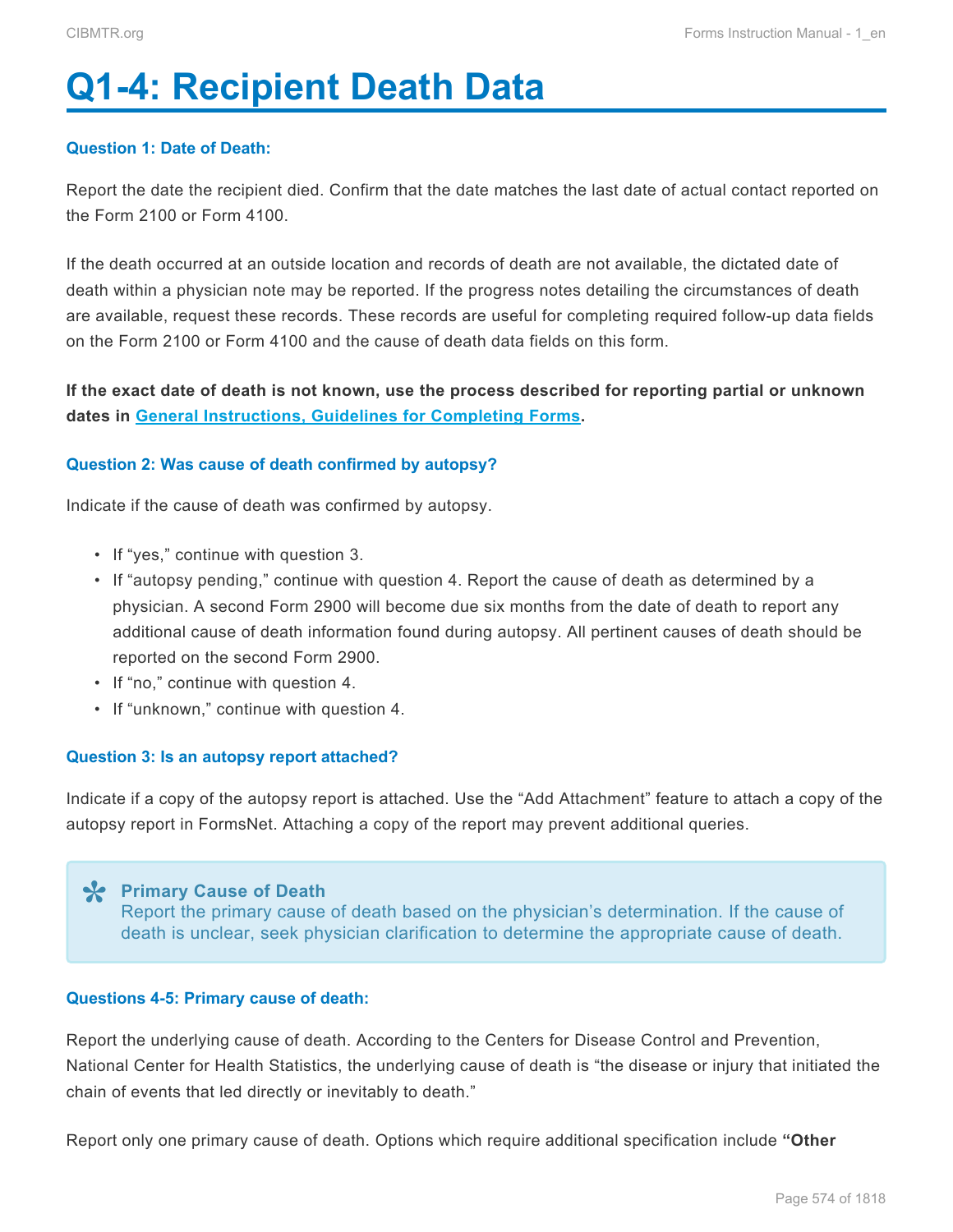**infection", "Other pulmonary syndrome", "Multiple organ failure", "Other organ failure", "Other hemorrhage", "Other vascular", and "Other cause".** Information reported in the specify field (Question 5) must pertain to the option selected (e.g., an infectious cause of death should be specified for "Other infection").

If the recipient has recurrent/persistent/progressive disease at the time of death, consider if the disease was the primary cause of death or a contributing cause of death. It should not be assumed that the presence of disease indicates that the disease was the primary cause of death.

If a cause of death has related questions on the follow up form, report the appropriate data in both locations. For example, if a primary cause of death was infection, complete the infection data fields on the follow up form.

If the primary cause of death is unclear, consult with a physician for their best medical opinion.

#### **Questions 6-7: Contributing cause of death:**

Report any additional causes of death. All contributing causes of death are important for analysis of transplant outcomes.

Options which require additional specification include **"Other infection", "Other pulmonary syndrome", "Multiple organ failure", "Other organ failure", "Other hemorrhage", "Other vascular", and "Other cause".** Information reported in the specify field (Question 5) must pertain to the option selected (e.g., an infectious cause of death should be specified for "Other infection").

If a cause of death has related questions on the follow up form, report the appropriate data in both locations. For example, if a contributing cause of death was acute graft-versus-host disease (GVHD), complete the acute GVHD data fields on the follow up form.

If there were multiple contributing causes of death, check all that apply.

#### **Section Updates:**

| Question<br><b>Number</b> | Date of<br>Change | Add/<br>Remove/<br><b>Modify</b> | <b>Description</b>                                                                                                                                                                                                                                                                            | <b>Reasoning</b><br>(If<br>applicable) |
|---------------------------|-------------------|----------------------------------|-----------------------------------------------------------------------------------------------------------------------------------------------------------------------------------------------------------------------------------------------------------------------------------------------|----------------------------------------|
| Q4                        | 3/9/<br>2021      | Add                              | Primary Cause of Death blue note box added above question 4:<br><b>Primary Cause of Death: Report the primary cause of death</b><br>based on the physician's determination. If the cause of death is<br>unclear, seek physician clarification to determine the appropriate<br>cause of death. | Added for<br>clarification             |

*Last modified: Mar 09, 2021*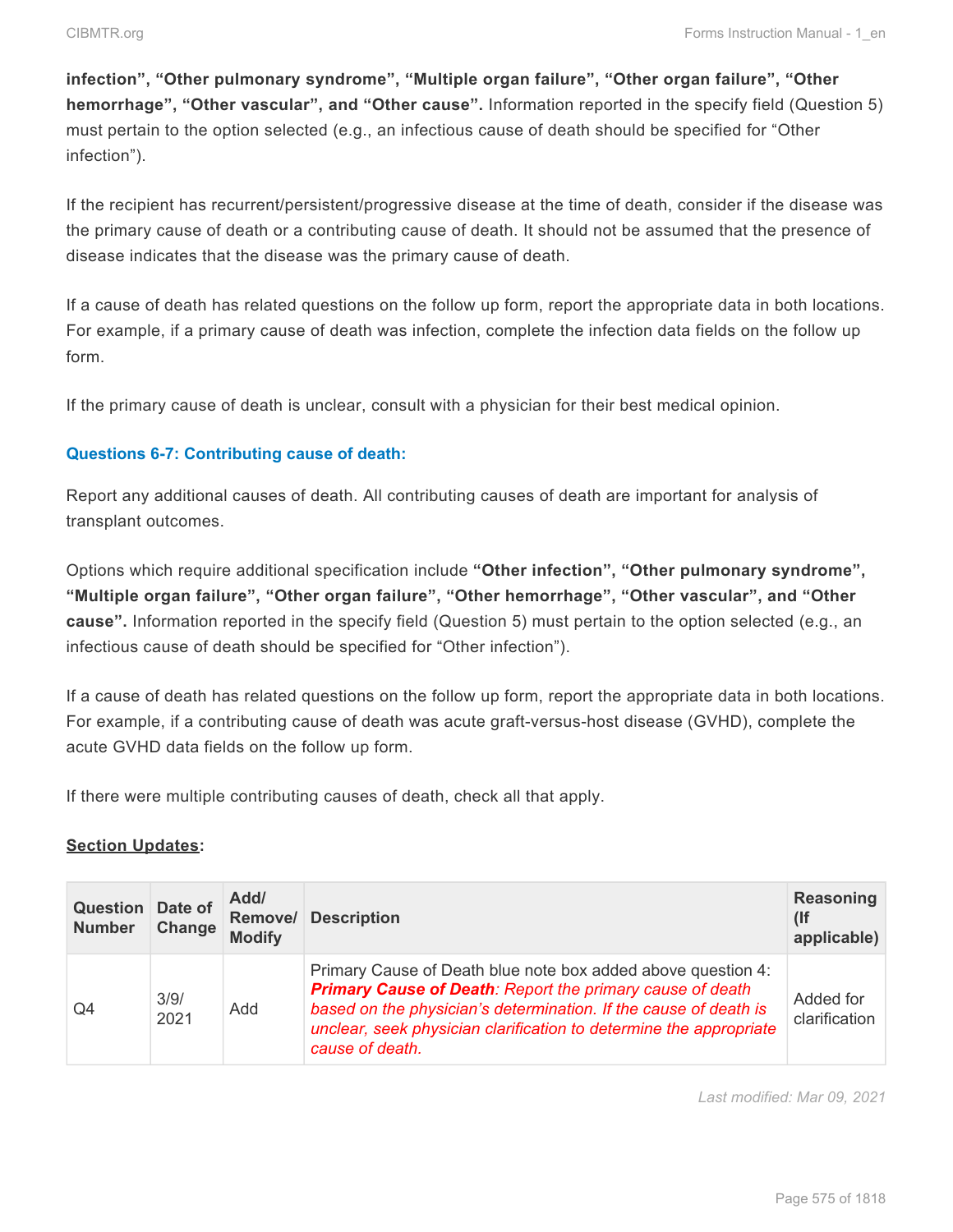# <span id="page-4-0"></span>**Cause of Death Codes**

#### **Recurrence / persistence / progression of disease for which the HCT or cellular therapy was performed.**

If the disease is present at death, but not the underlying cause of death, "Recurrence/persistence/ progression of disease for which the HCT or cellular therapy was performed" should be reported as a contributing cause of death. For example, if a recipient's disease had been stable for months and the recipient died by accidental means, this option should be used as a contributing cause of death (not the primary cause of death).

**Acute versus Chronic GVHD \*** In the past, GVHD was classified as acute or chornic based on when it was diagnosed following transplant, as well as other clinical and histological (biopsy or post-mortem) features. Today, there is increased recognition that acute and chronic GVHD are not dependent upon the time since HCT, so *determination of acute versus chronic should rest on clinical and histological features identified by the clinician.*

#### **Acute GVHD**

If reported as a primary or contributing cause of death, acute GVHD should also be reported on the appropriate Post-HCT Data Form.

#### **Chronic GVHD**

If reported as a primary or contributing cause of death, chronic GVHD should also be reported on the appropriate Post-HCT Data Form.

#### **Graft rejection or failure**

The recipient had no hematopoietic recovery or had graft failure following initial hematopoietic recovery. If secondary graft failure is due to GVHD or infection, also report GVHD or infection as causes of death.

#### **Cytokine release syndrom (CRS)**

CRS occurs when there is a systemic inflammatory response as the result of immunotherapy (i.e. CAR Tcell therapy). In severe cases, it's also known as "Cytokine storm."

#### **Infection**

Report the etiology of the infection as Bacterial, Fungal, Viral, Protozoal, or Other infection, specify. If the organism was not identified, but evidence of infection was present based on clinical opinion, select "Infection organism not identified." Also report infections in the "Infection" section on the 2100 form.

Do not report interstitial pneumonitis (IPn) using this cause of death code. IPn is collected in the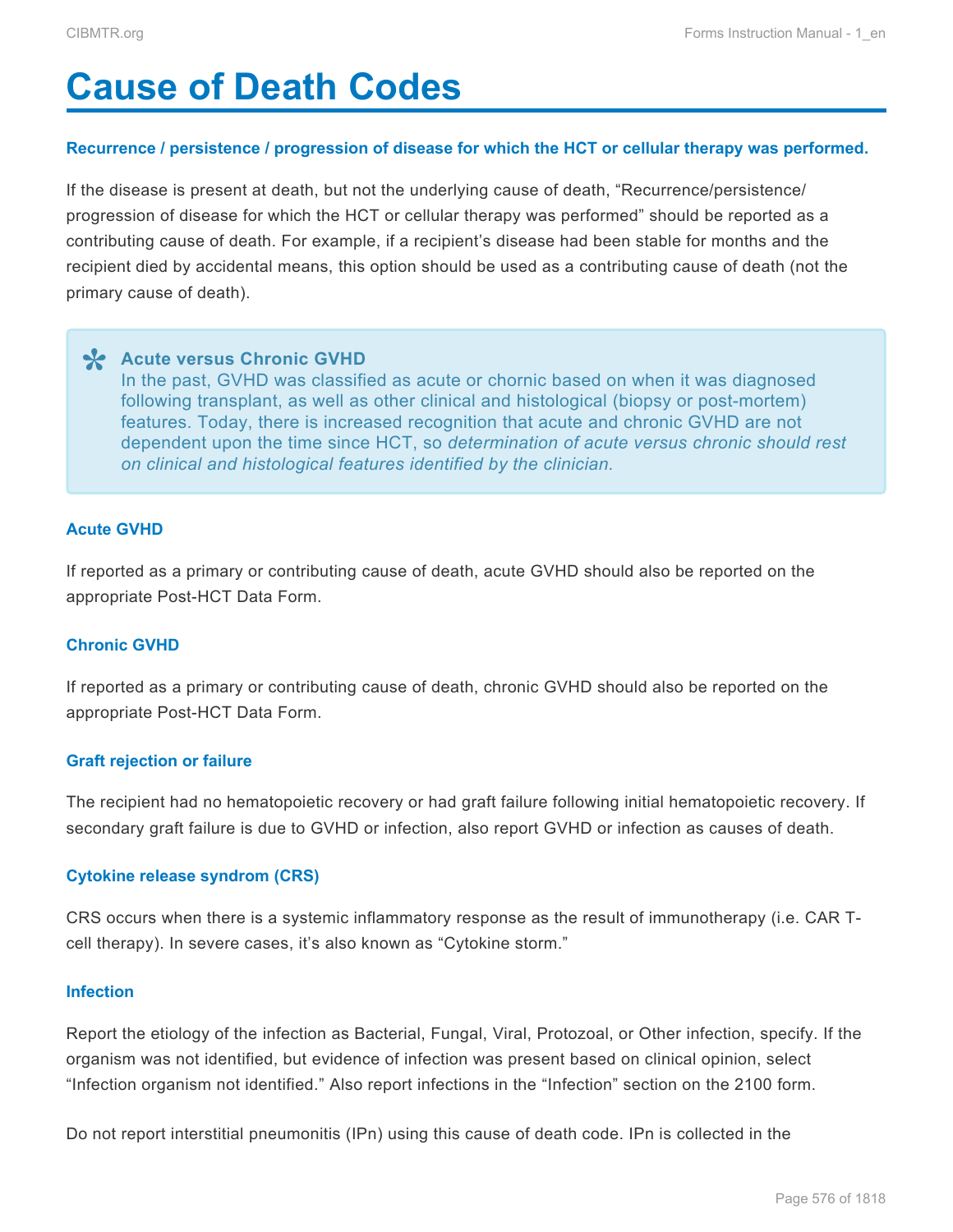"pulmonary" section.

### **Pulmonary**

Idiopathic pneumonia syndrome (IPS) describes **non-infectious** lung injuries that occur early after HCT (within 100-120 days). Also report idiopathic pneumonia syndrome in the "Pulmonary Function" section on the 2100 form.

Interstitial pneumonitis (IPn) can result from infection by cytomegalovirus, adenovirus, respiratory syncytial virus, influenza, or *Pneumocystis jirovecii* (PCP). Interstitial pneumonitis resulting from cytomegalovirus should be reported using "pneumonitis due to cytomegalovirus." Pneumonitis caused by other virii should be reported as "pneumonitis due to other virus." Pneumonitis due to any other organism can be reported as "other pulmonary syndrome (excluding pulmonary hemorrhage)" and specifying IPn and the virus in question 5 or 7. Also report interstitial pneumonitis in the "Pulmonary Function" section on the appropriate Post-HCT Data Form.

Diffuse alveolar damage (without hemorrhage) describes histological changes found in lung disease. It's associated with acute respiratory distress syndrome (ARDS) and transfusion related acute lung injury (TRALI).

Adult Respiratory Distress Syndrome (ARDS), also called acute respiratory distress syndrome, has acute onset, infiltrative respiratory distress. It is considered to be adult respiratory distress syndrome, rather than IPS/IPn. Also report adult respiratory distress syndrome in the "Pulmonary Function" section on the appropriate Post-HCT Data Form.

#### **Organ failure (not due to GVHD or infection).**

If the recipient died with organ failure (not due to GVHD or infection), it should be reported as a cause of death. If the organ system that has failed is not specified, but present at death based on clinical opinion, use "Other organ failure" and specify the organ involved in question 5 or 7.

Liver. If a cause of death was liver failure, except for veno-occlusive disease/sinusoidal obstruction syndrome (use VOD/SOS) or GVHD (use Acute GVHD or Chronic GVHD). Liver abnormalities should also be reported in the "Liver Function" sections of the appropriate Post-HCT Data Form.

Veno-occlusive disease (VOD) / sinusoidal obstruction syndrome (SOS). If a cause of death was VOD or SOS. Pulmonary veno-occlusive disease should be reported using this cause of death code. Do not report other types of liver failure using this cause of death code. Liver VOD/SOS should also be reported in the "Liver Function" sections of the appropriate Post-HCT Data Form.

Cardiac. If a cause of death was cardiac failure. Congestive heart failure and myocardial infarctions should also be reported on the appropriate Post-HCT Data Form.

Pulmonary. If a cause of death was pulmonary failure from non-infectious causes such as bronchiolitis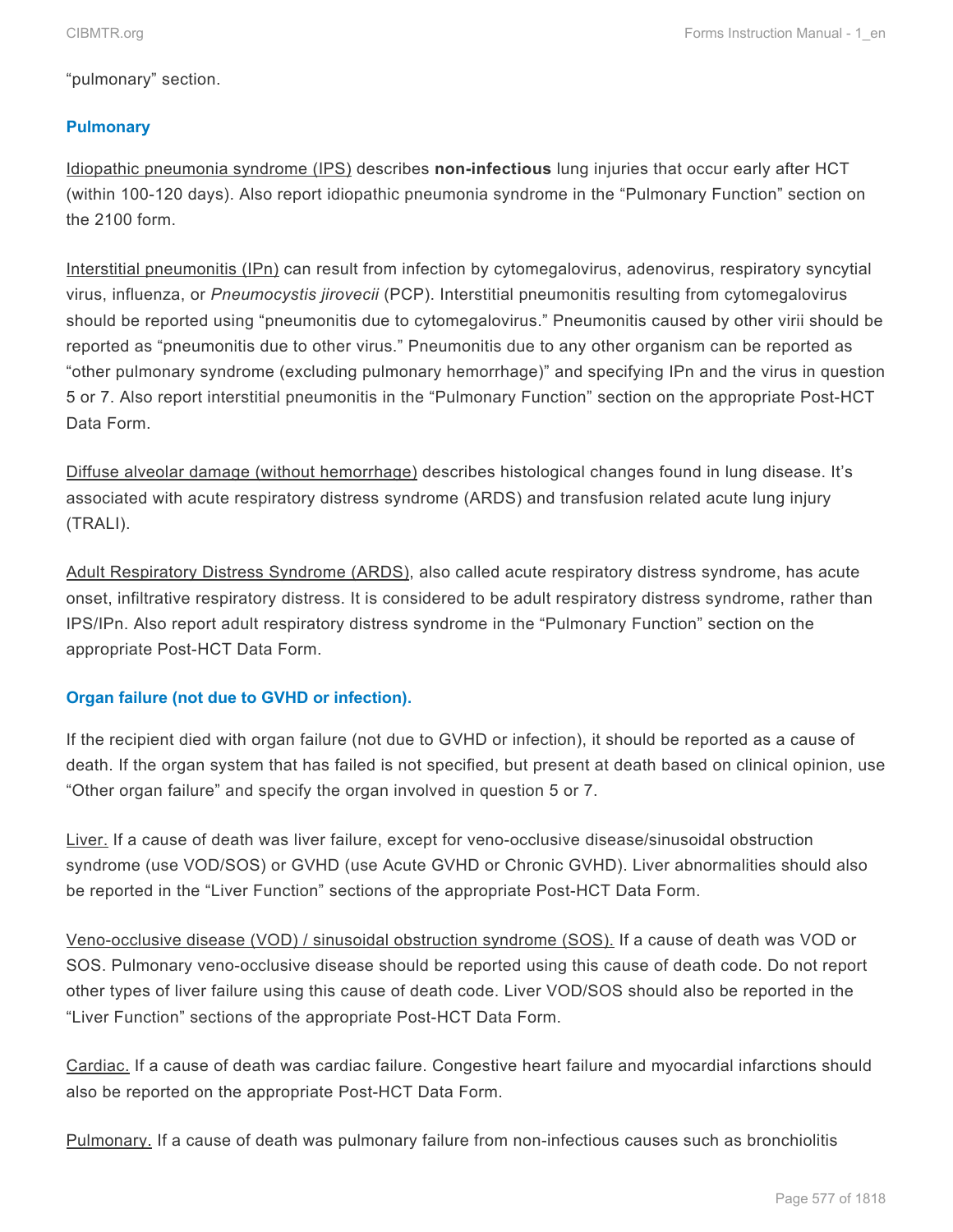obliterans (BO) or cryptogenic organizing pneumonia (COP). BO and COP should also be reported in the "Pulmonary Function" section of the appropriate Post-HCT Data Form.

Do not report pulmonary hemorrhage using this cause of death code (use "Pulmonary hemorrhage").

Central nervous system (CNS). If a cause of death was due to central nervous system failure. CNS failure may include radiation-induced atrophy, brain stem dysfunction, or encephalitis of unknown origin.

Do not report death due to brain infection (e.g., meningitis) using this cause of death code (use "Infection").

Do not report hemorrhagic stroke using this cause of death code (use "Intracranial hemorrhage").

Renal. If a cause of death was due to renal failure. Renal failure that was severe enough to warrant dialysis (or the recommendation of dialysis) should also be reported on the appropriate Post-HCT Data Form.

Gastrointestinal (GI) (not liver). If the cause of death was due to gastrointestinal failure (such as intestinal obstruction or perforation).

Do not report gastrointestinal hemorrhage using this cause of death code (use "Gastrointestinal hemorrhage").

Do not report liver failure using this cause of death code (use "Liver failure (not VOD)").

Do not report graft-versus-host disease (GVHD) using this cause of death code (use "Acute GVHD" or "Chronic GVHD").

Multiple organ failure, specify. If the cause of death is due to failure of more than one organ, please provide additional detail. Each failed organ system should be reported in the "specify" field (question 5 or 7).

If multiple organ failure was due to sepsis, report the **infection** as a cause of death. The infectious organism should be also reported in the "Infection" section of the 2100 form.

Other organ failure, specify. If a cause of death was not due to a specific organ or organ system listed above. Specify the organ or organ system involved.

#### **Malignancy**

The recipient died with evidence of a new malignancy post-HCT. If the recipient develops a new malignancy after transplant, it should also be reported in the "New Malignancy" section of the appropriate Post-HCT Data Form.

If there was a history of malignancy prior to transplant (i.e., not the primary disease for which the recipient was transplanted) and the recipient died with evidence of recurrence, persistence, or progression of the previous malignancy, it should be reported by selecting "Prior malignancy (malignancy initially diagnosed